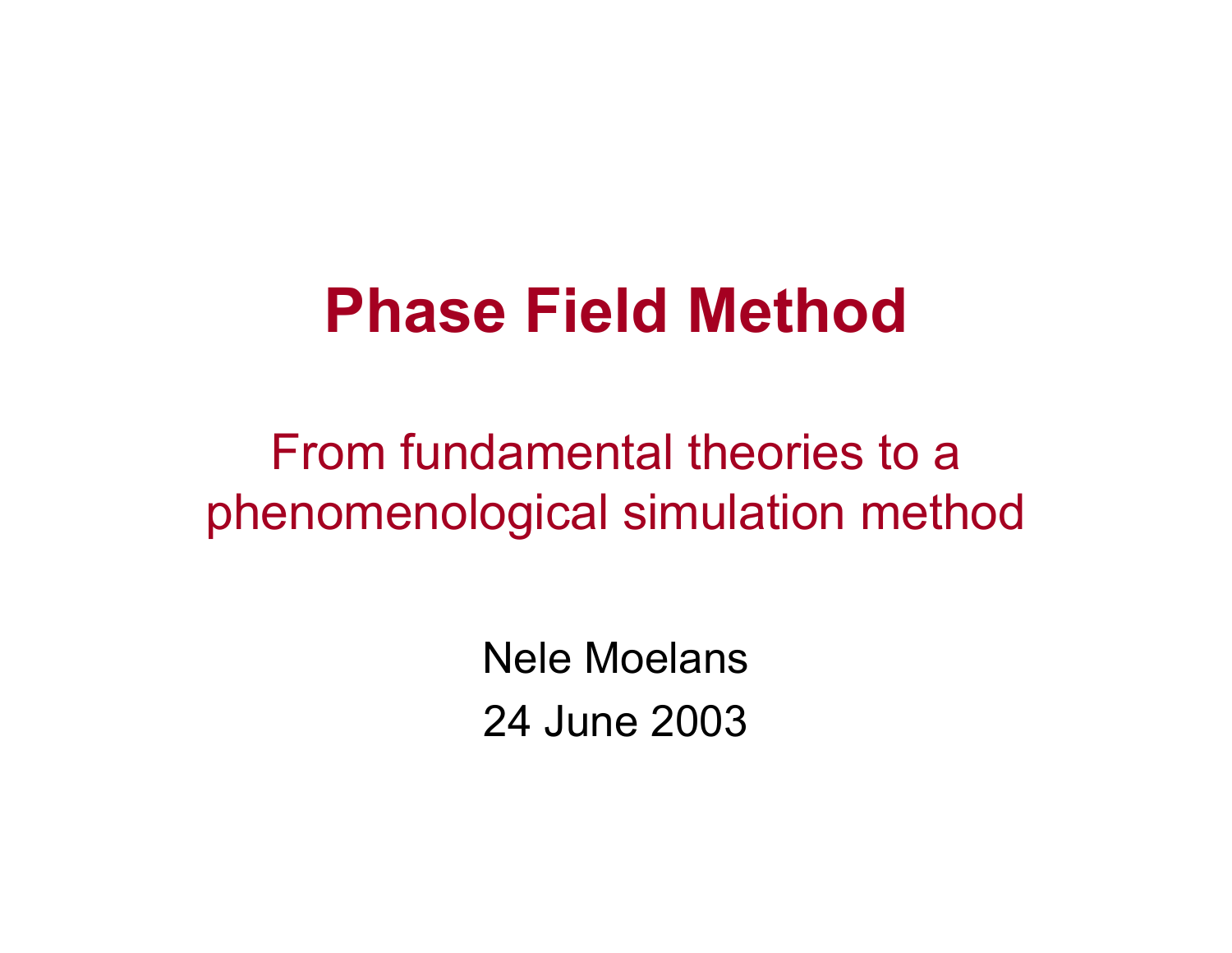### **Outline**

- Introduction
- $\bullet$  Important concepts: Diffuse interphase-phase field variables
- Thermodynamics of heterogeneous systems Free energy formulation (C-H) -theoretical derivationinterpretation
- Kinetics of heterogeneous systems Linear kinetic theory-conserved versus non-conserved variables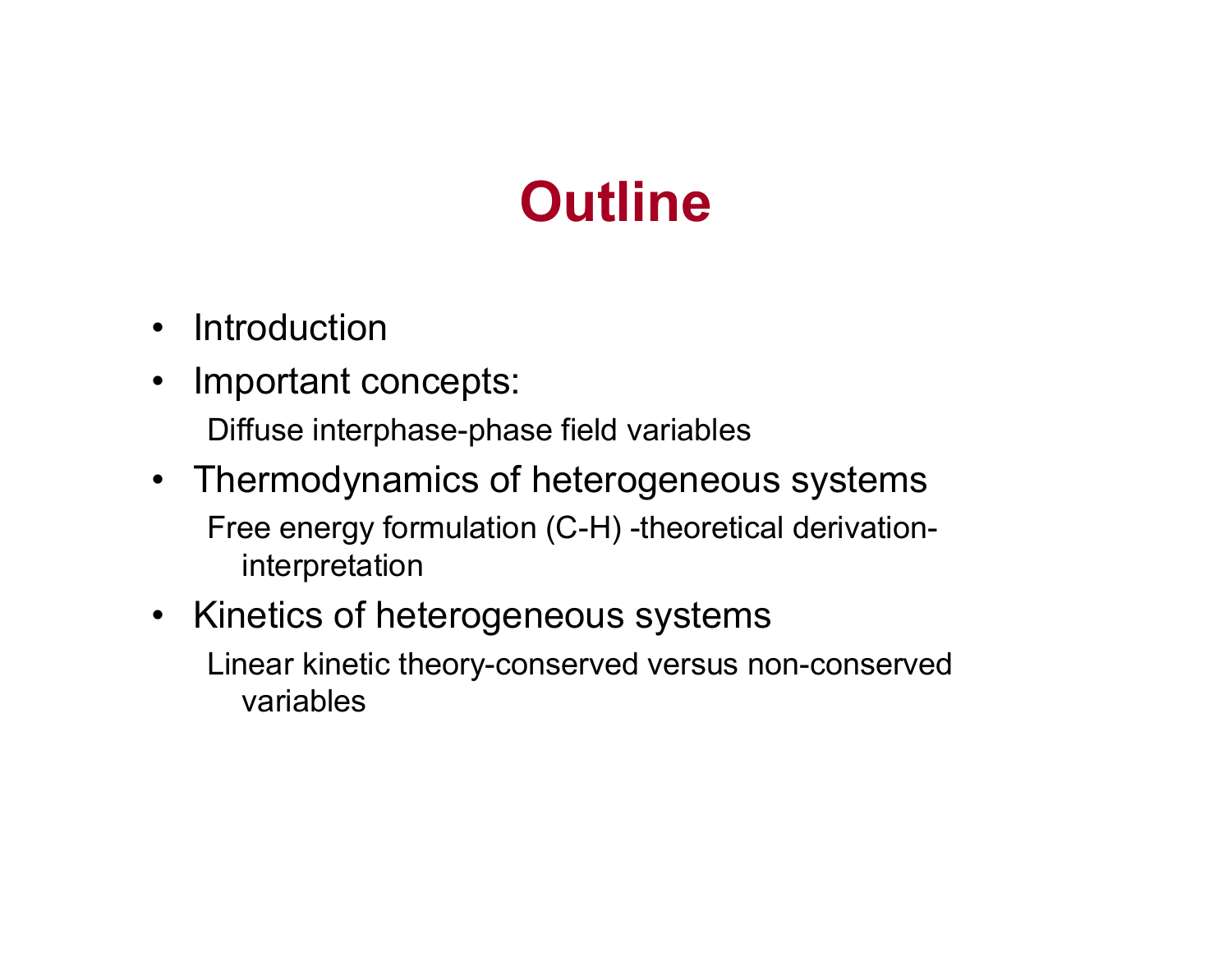### **Outline**

- Phase field microelasticity Stress-free strain-Khachaturyan's approach-generalisation
- Calphad and phase field modeling
- $\bullet$  Determination of the other parameters Gradient energy coefficient-kinetic parameters -mechanical parameters
- Conclusions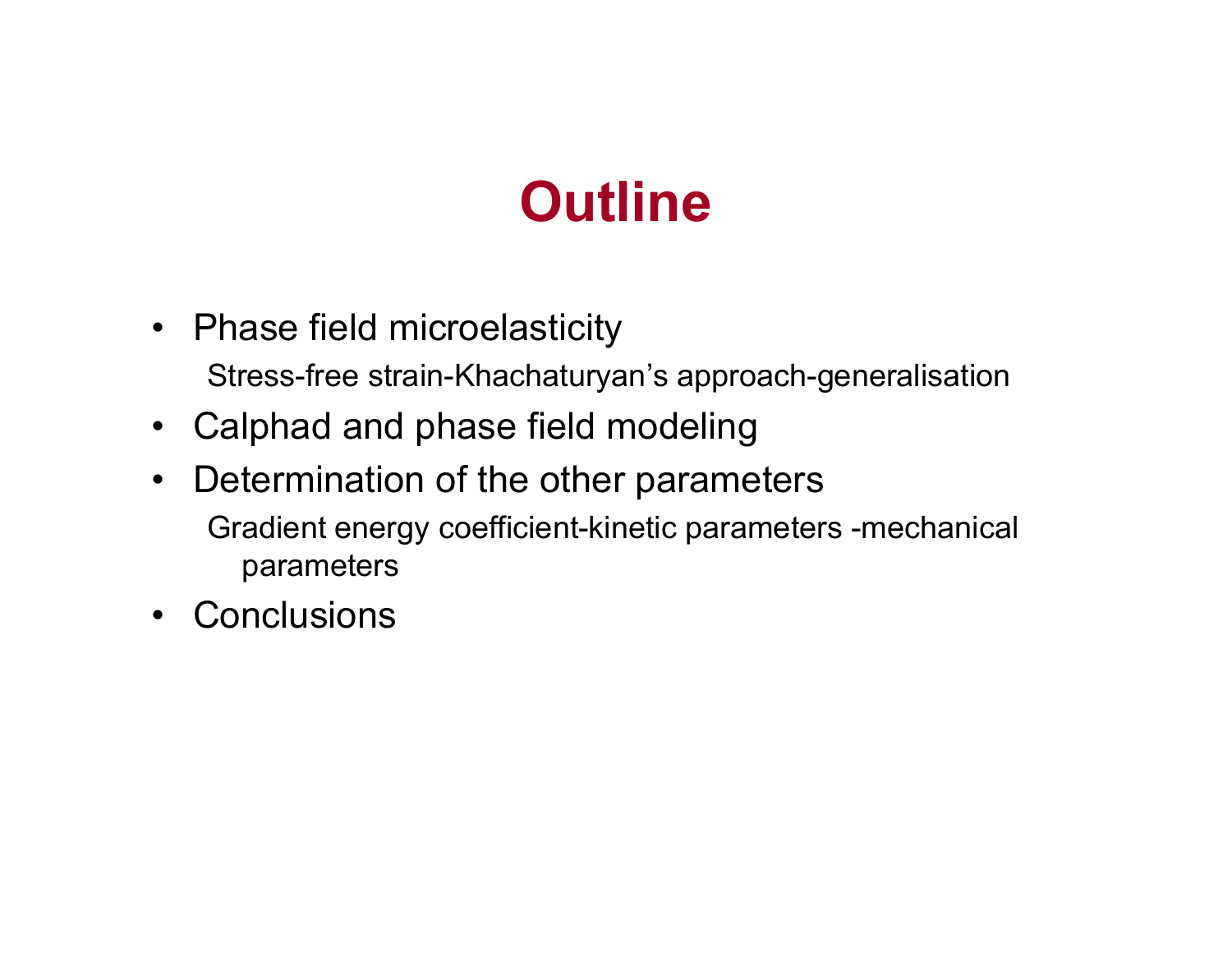### **Introduction**

- Simulation of phase transformations and other microstructural evolutions:
	- Dendritic solidification, martensitic transformations, recrystallisation, graingrowth, precipitation, …
- Possible to simulate and to predict arbitrary microstructures
- Straight forward to account for various driving forces:
	- Chemical free energy, interfacial energy, elastic strain energy, external fields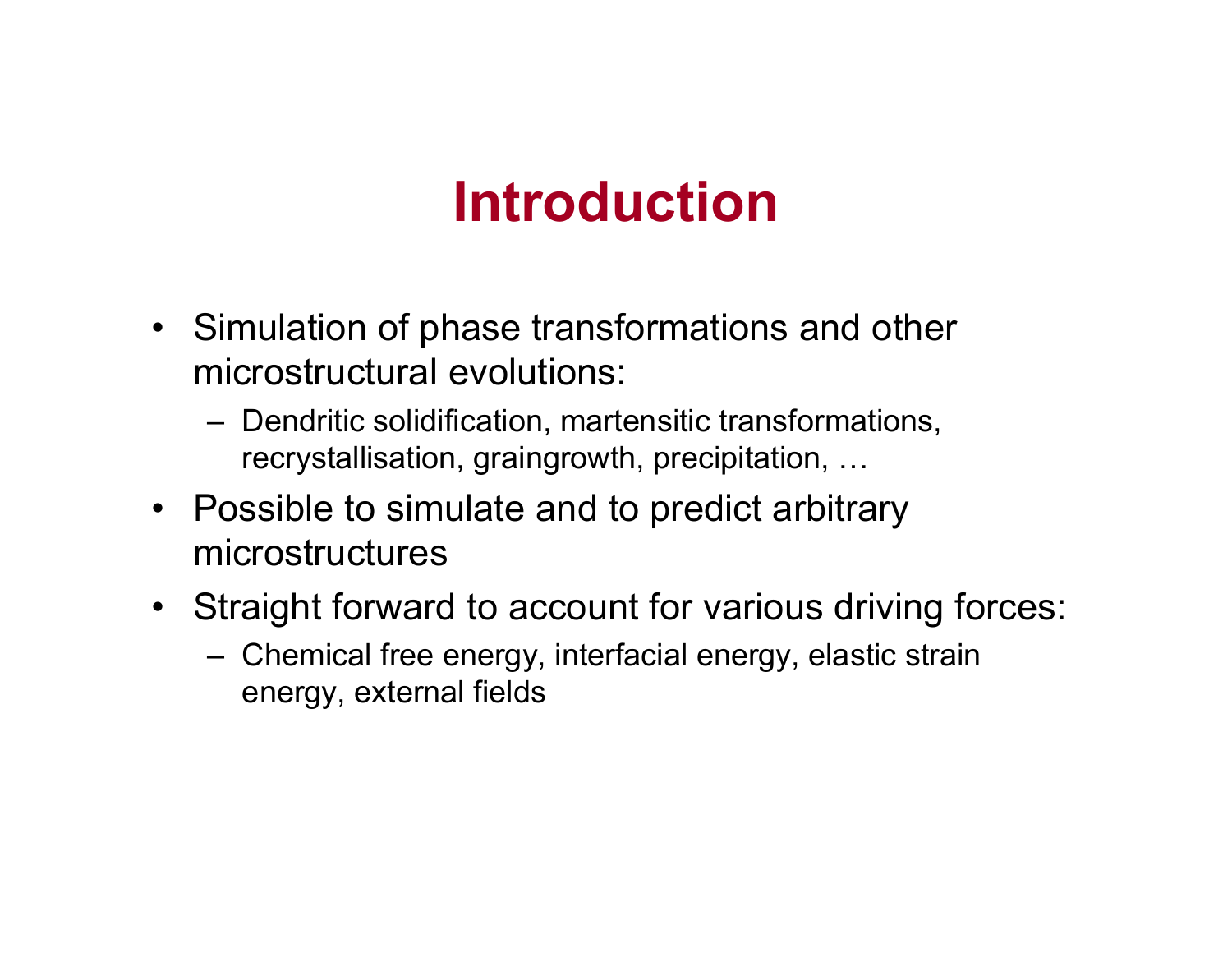#### **Important concepts**

- $\bullet$  Diffuse interfaces
	- Introduced by Cahn and Hilliard (1958)
	- Continous variation in properties accross interfaces of finite thickness
	- Free energy for a heterogeneous system:

 $F(c, \phi, \eta) \rightarrow F\big(c, \phi, \eta, (\partial c\, \partial x_i), (\partial \phi \, \partial x_i), (\partial \eta \, \partial x_i)\big)$ 



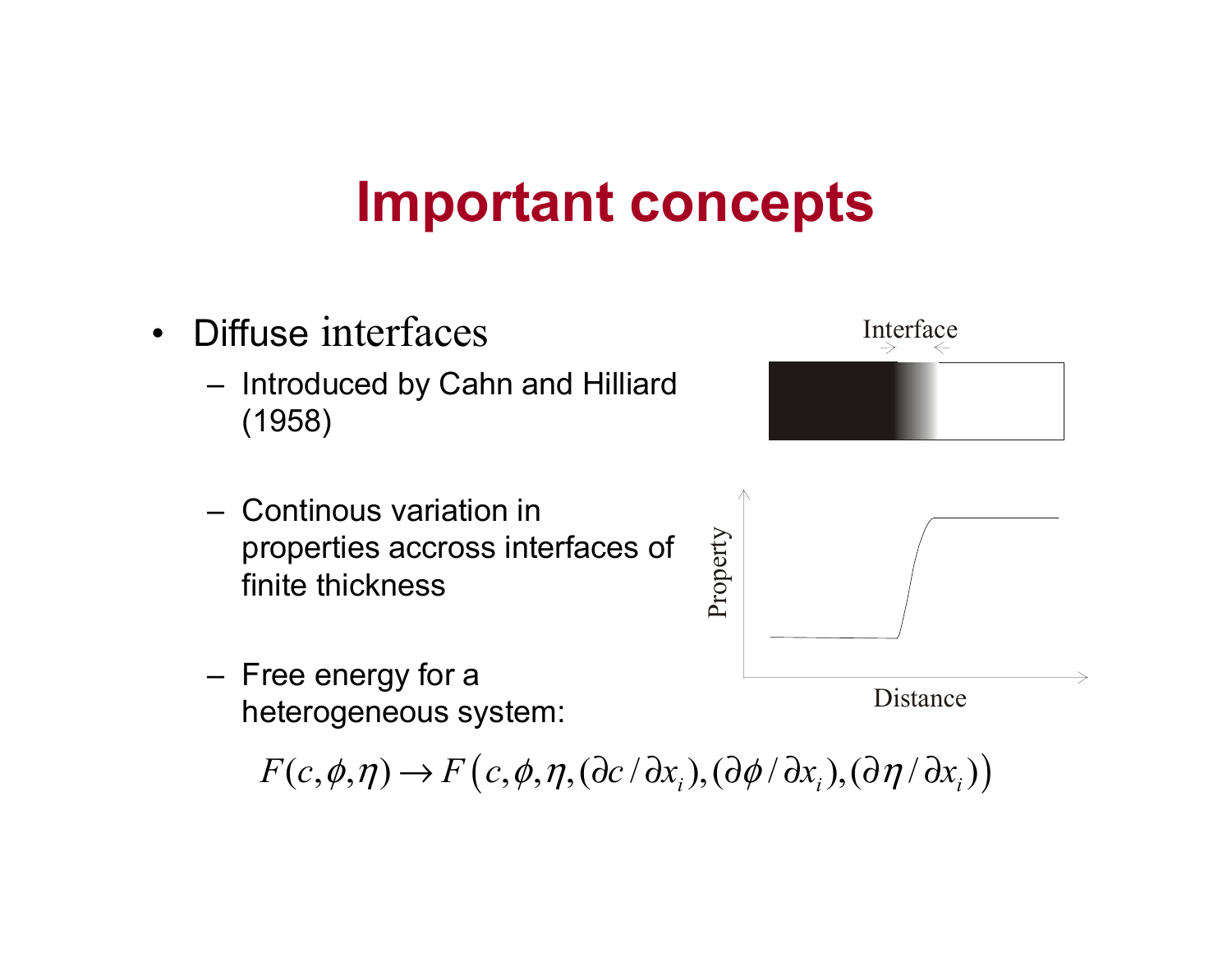#### **Important concepts**

- • Phase field variables
	- Composition:  $\mathsf{c}_{\mathsf{i}}$ , N $_{\mathsf{i}}$ 
		- Both phases same structure
			- spinodal decomposition
	- Phase field parameter: φ
		- Distinction between phases with different structures:
			- phase <sup>α</sup>: φ=0, phase β: φ=1
			- solidification
	- Long range order parameter: η
		- Ordering:
			- disordered phase: η=0, ordered phase: η=η $_0$ (c)
			- Ni-superalloys :  $\gamma$ (disorderd fcc)  $\rightarrow$   $\gamma'$ (ordered fcc)  $\,$
		- Reduction in crystal symmetry
			- high symmetry phase: η=0, low symmetry phase: η=η $_0$ (c)
			- martensitic transformation: cubic <sup>→</sup>tetragonal



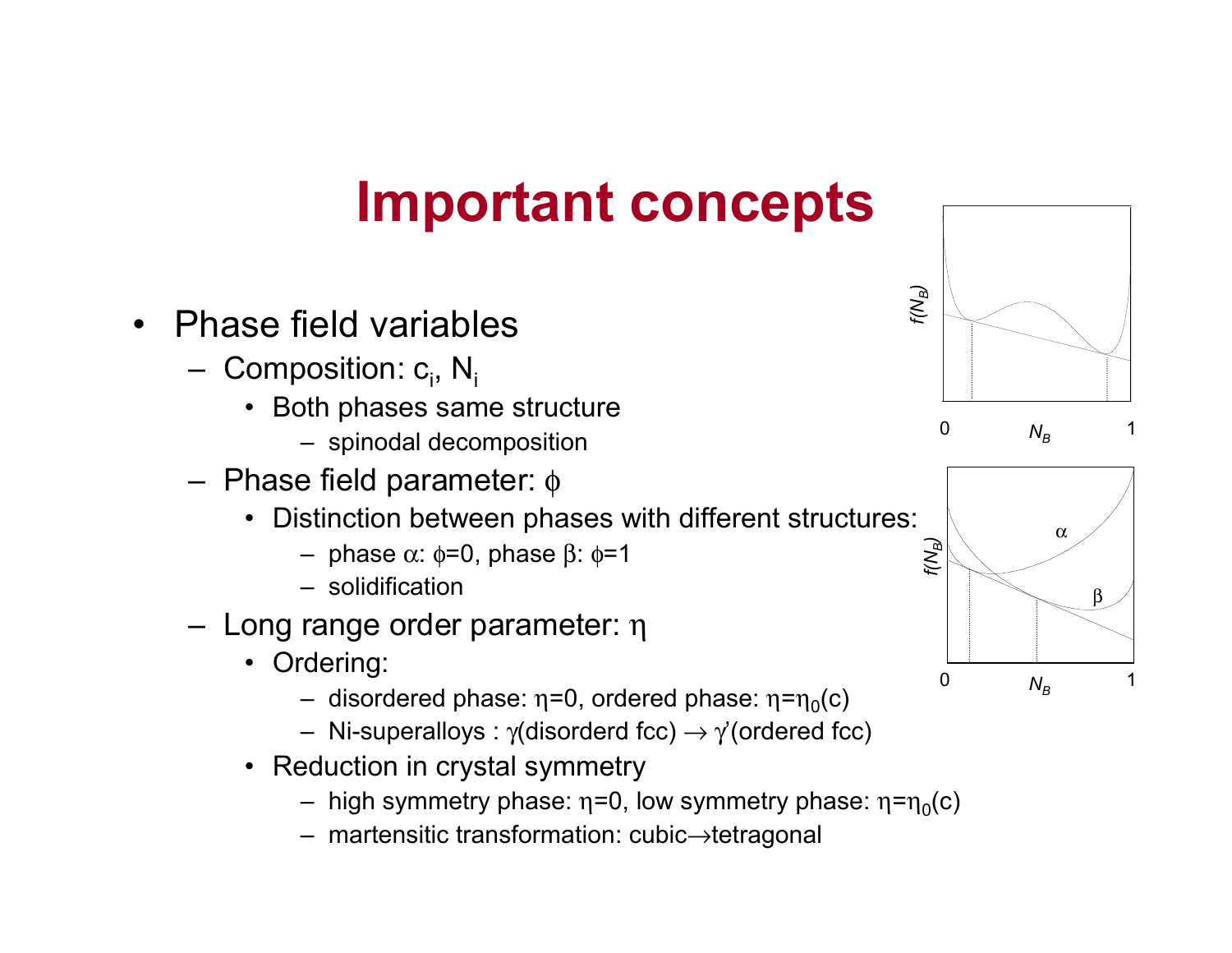• Free energy formulation (in *J*):

$$
F = \frac{1}{\Omega} \int_{V} \Big[ f_0(c, \eta) + \kappa (\nabla c)^2 + \alpha (\nabla \eta)^2 \Big] dV
$$

- Theoretical derivation (Cahn-Hilliard)
	- *f* (*J/mol*) depends on local composition and on composition of immediate environment
	- Taylor expansion around f(c, $0,0,\dots)$  :

$$
f(c, (\partial c/\partial x_i), (\partial^2 c/\partial x_i \partial x_j),...) = f_0(c) + \sum_i L_i(\partial c/\partial x_i) + \sum_{ij} \kappa_{ij}^{(1)}(\partial^2 c/\partial x_i \partial x_j)
$$

$$
+ (1/2) \sum_{ij} \kappa_{ij}^{(2)} \Big[ (\partial c/\partial x_i)(\partial c/\partial x_j) \Big]...
$$

with 
$$
L_i = [\partial f / \partial (\partial c / \partial x_i)]_0,
$$
  
\n
$$
\kappa_{ij}^{(1)} = [\partial f / \partial (\partial^2 c / \partial x_i \partial x_j)]_0,
$$
  
\n
$$
\kappa_{ij}^{(2)} = [\partial^2 f / \partial (\partial c / \partial x_i) \partial (\partial c / \partial x_j)]_0
$$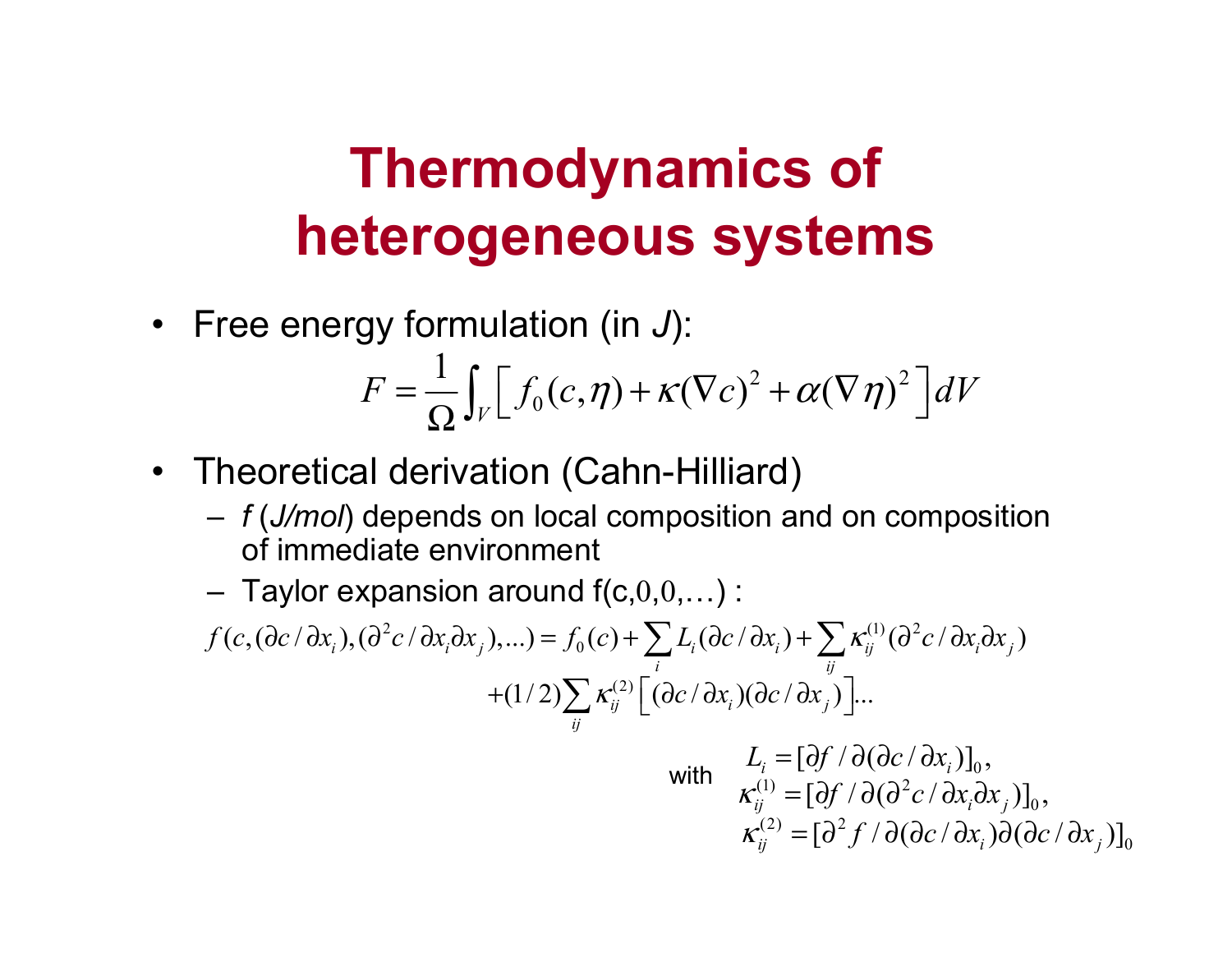- Most general mathematical expression  $2a(\lambda x \lambda y) = f(a) + \sum I(a \lambda y) + \sum I(a^2)$  $(C, (\partial c/\partial x_i),(\partial^2 c/\partial x_i\partial x_j),...)=f_0(c)+\sum L_i(\partial c/\partial x_i)+\sum K_{ij}^{(1)}(\partial^2 c/\partial x_i\partial x_j)$ *i ij*  $f(c,(\partial c/\partial x_i),(\partial^2 c/\partial x_i\partial x_j),...) = f_0(c) + \sum L_i(\partial c/\partial x_i) + \sum \kappa_{ij}^{(1)}(\partial^2 c/\partial x_i\partial x_j)$  $(1/2) \sum \kappa_{ij}^{(2)} \left| \right. (\partial c/\partial x_i) (\partial c/\partial x_j) \left| ... \right|$ *ij*  $+(1/2)\sum \kappa^{(2)}_{ij}\Big[ (\partial c/\partial x^{\vphantom{\dagger}}_i)(\partial c/\partial x^{\vphantom{\dagger}}_j)\Big]$
- Cubic or isotropic symmetry

$$
L_i = 0, \quad \kappa_{ij}^{(1)} = \frac{\kappa_1(i=j)}{0(i \neq j)}, \quad \kappa_{ij}^{(2)} = \frac{\kappa_2(i=j)}{0(i \neq j)}
$$

Hence for a cubic lattice (*J/mol*):

$$
f(c, \nabla c, \nabla^2 c, \ldots) = f_0(c) + \kappa_1 \nabla^2 c + \kappa_2 (\nabla c)^2 + \ldots
$$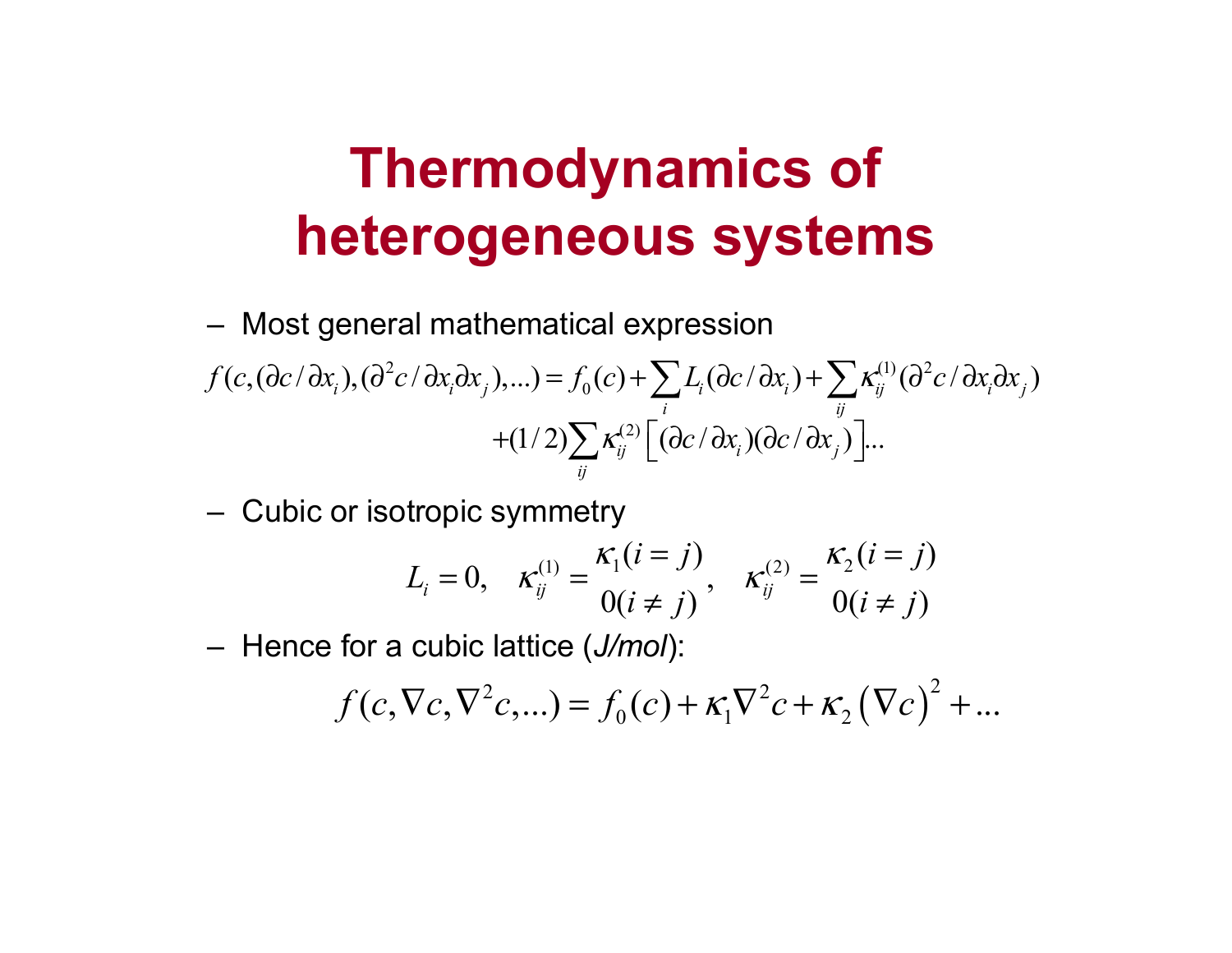Total free energy ( *J*):

$$
F = \frac{1}{\Omega} \int_V \left[ f_0(c) + \kappa_1 \nabla^2 c + \kappa_2 (\nabla c)^2 + \dots \right] dV
$$

Divergence theorem:  $\int_{S} (\kappa_1 \nabla c \cdot n) dS = \int_{V} \nabla (\kappa_1 \nabla c) dV$  $\Rightarrow \int_V (\kappa_1 \nabla^2 c) dV = - \int_V (d\kappa_1 / dc) (\nabla c)^2 dV + \int_S (\kappa_1 \nabla c \cdot n)$  $\Rightarrow$   $\int_{V} (\kappa_1 \nabla^2 c) dV = -\int_{V} (d\kappa_1 / dc) (\nabla c)^2 dV + \int_{S} (\kappa_1 \nabla c \cdot n) dS$  $\bullet$ 

 $−\,$   $\nabla$ c∙n=0 at the boundary  $\Rightarrow$ 

$$
F = \frac{1}{\Omega} \int_{V} \left[ f_0 + \kappa (\nabla c)^2 \right] dV
$$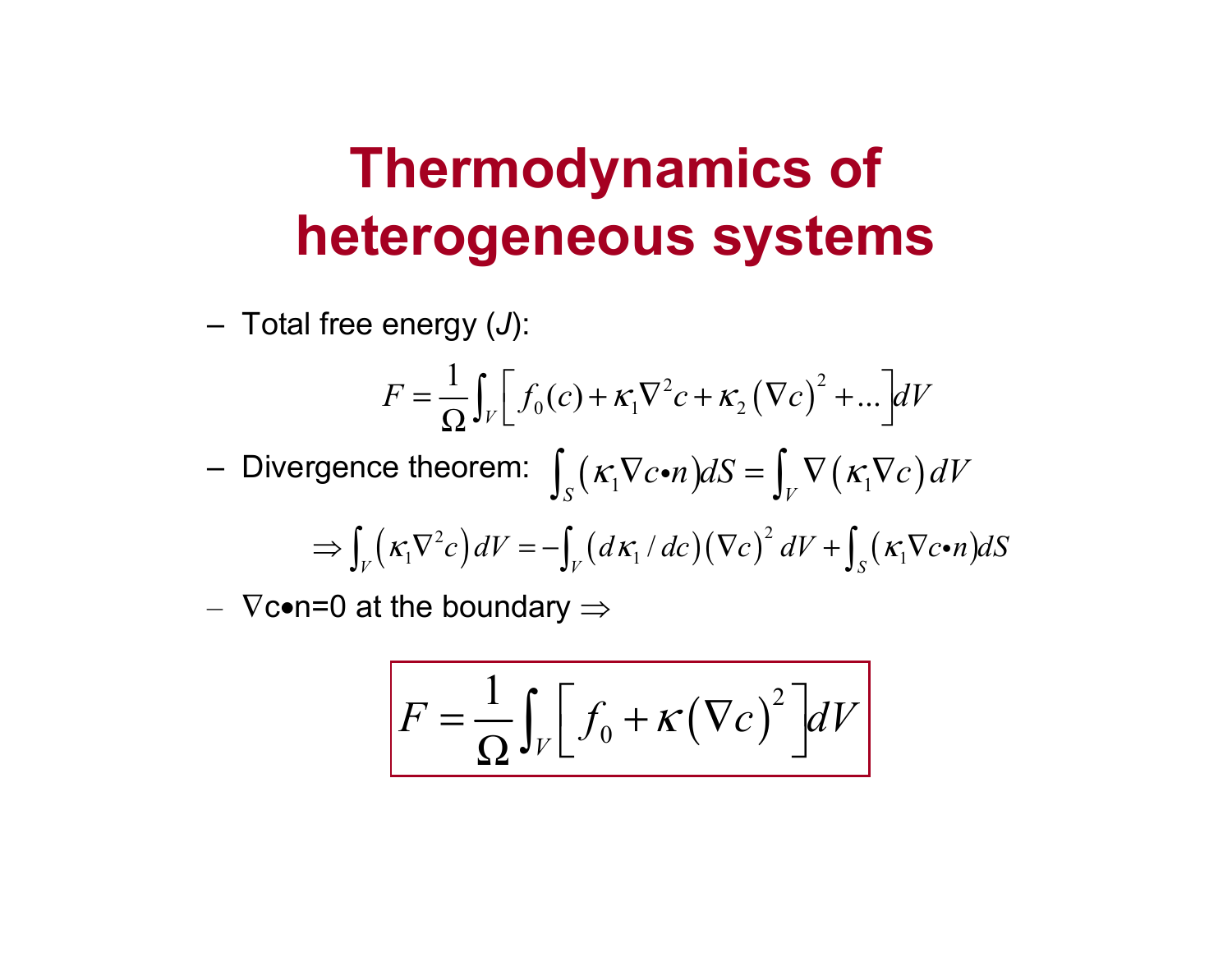• Flat interfase (C-H):

$$
- 1D:_{F = A \frac{1}{\Omega} \int_{-\infty}^{+\infty} \left[ f_0(N_B) + \kappa (dN_B / dx)^2 \right] dx
$$

 Free energy of a flat interfase:  $\int_0^1 (N_{_B}) + \kappa \big( dN_{_B} / dx \big)^2 - \big( N_{_B} \mu_{_B}^e + (1 - N_{_B}) \mu_{_A}^e \big)$ 1 $\sigma = \frac{1}{\Omega} \int_{-\infty}^{+\infty} \left[ f_0(N_B) + \kappa (dN_B / dx)^2 - (N_B \mu_B^e + (1 - N_B) \mu_A^e) \right] dx$  $=\frac{1}{2} \int_{0}^{+\infty} \left[ f_o(N_p) + \kappa (dN_p/dx)^2 - (N_p \mu_p^e + (1 - N_p) \mu_q^e) \right]$  $\frac{1}{\Omega}\int_{-\infty}^{+\infty}\left[f_0(N_B)+\kappa\left(dN_B/dx\right)^2-\left(N_B\mu_B^e+(1-N_B)\mu_A^e\right)\right]$ 

$$
\sigma = \frac{1}{\Omega} \int_{-\infty}^{+\infty} \left[ \Delta f(N_B) + \kappa (dN_B / dx)^2 \right] dx
$$

Equilibrium: σ minimal



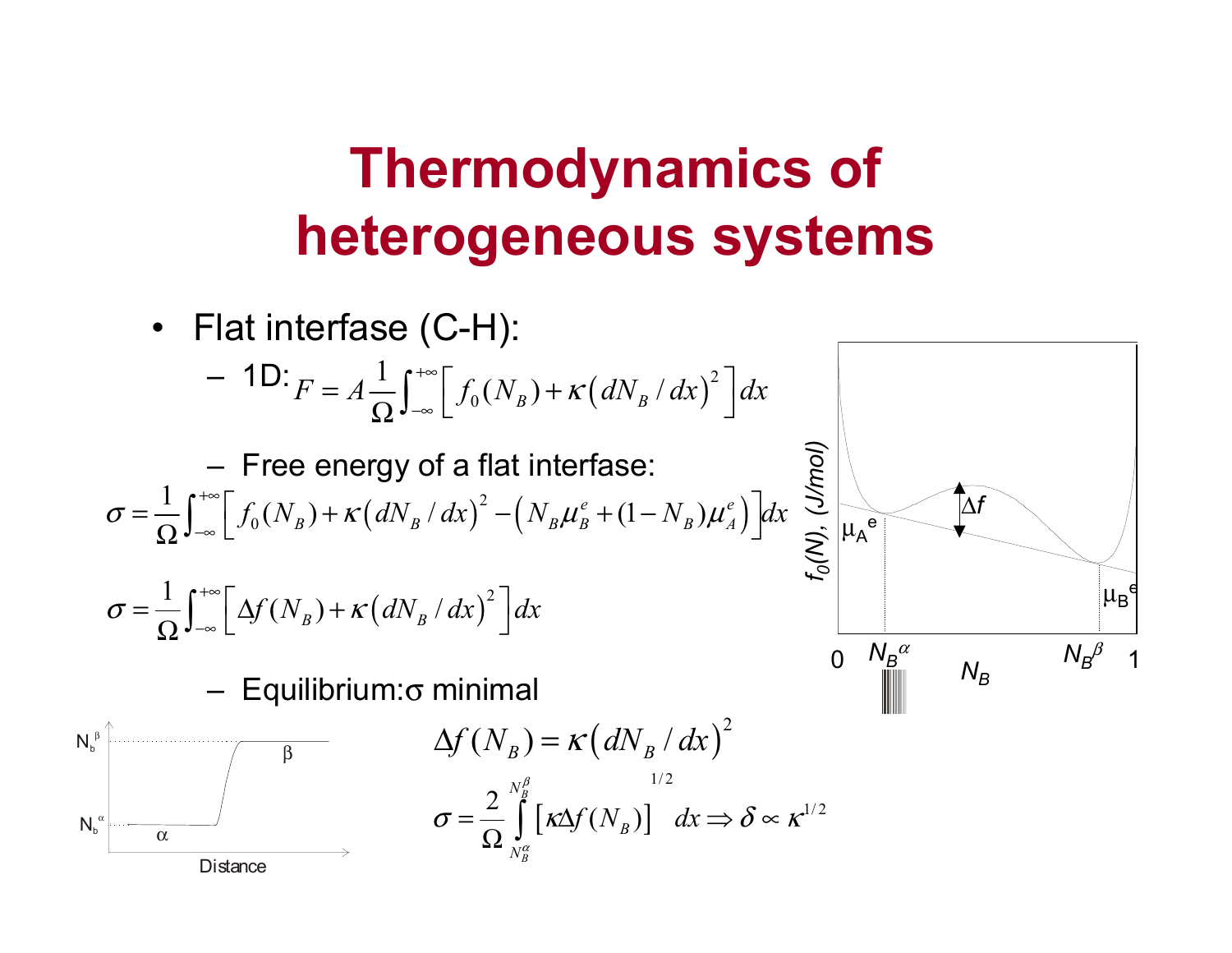# **Thermodynamic equilibrium in heterogeneous systems**

$$
F = \frac{1}{\Omega} \int_V \left[ f_0(c, \eta) + \kappa (\nabla c)^2 + \alpha (\nabla \eta)^2 \right] dV
$$

 $\textcolor{black}{\bullet}\quad$  η, φ not conserved  $\Rightarrow$ ∂

$$
\frac{\partial F}{\partial \phi} = 0
$$

• c conserved 
$$
\Rightarrow \frac{\partial F}{\partial c} = cte
$$

 $\bullet$ Euler's equation

$$
F(y(x)) = \int L(x, y(x), y'(x)) dx \Rightarrow \frac{\partial F}{\partial y(x)} = \frac{\partial L}{\partial y} - \frac{d}{dx} \frac{\partial L}{\partial y'(x)} = 0
$$
  
\n• 
$$
\Rightarrow \frac{\partial F}{\partial \phi} = \frac{\partial f_0}{\partial \phi} - 2\alpha \nabla^2 \phi = 0 \quad \text{and} \quad \frac{\partial F}{\partial c} = \frac{\partial f_0}{\partial c} - 2\kappa \nabla^2 c = cte
$$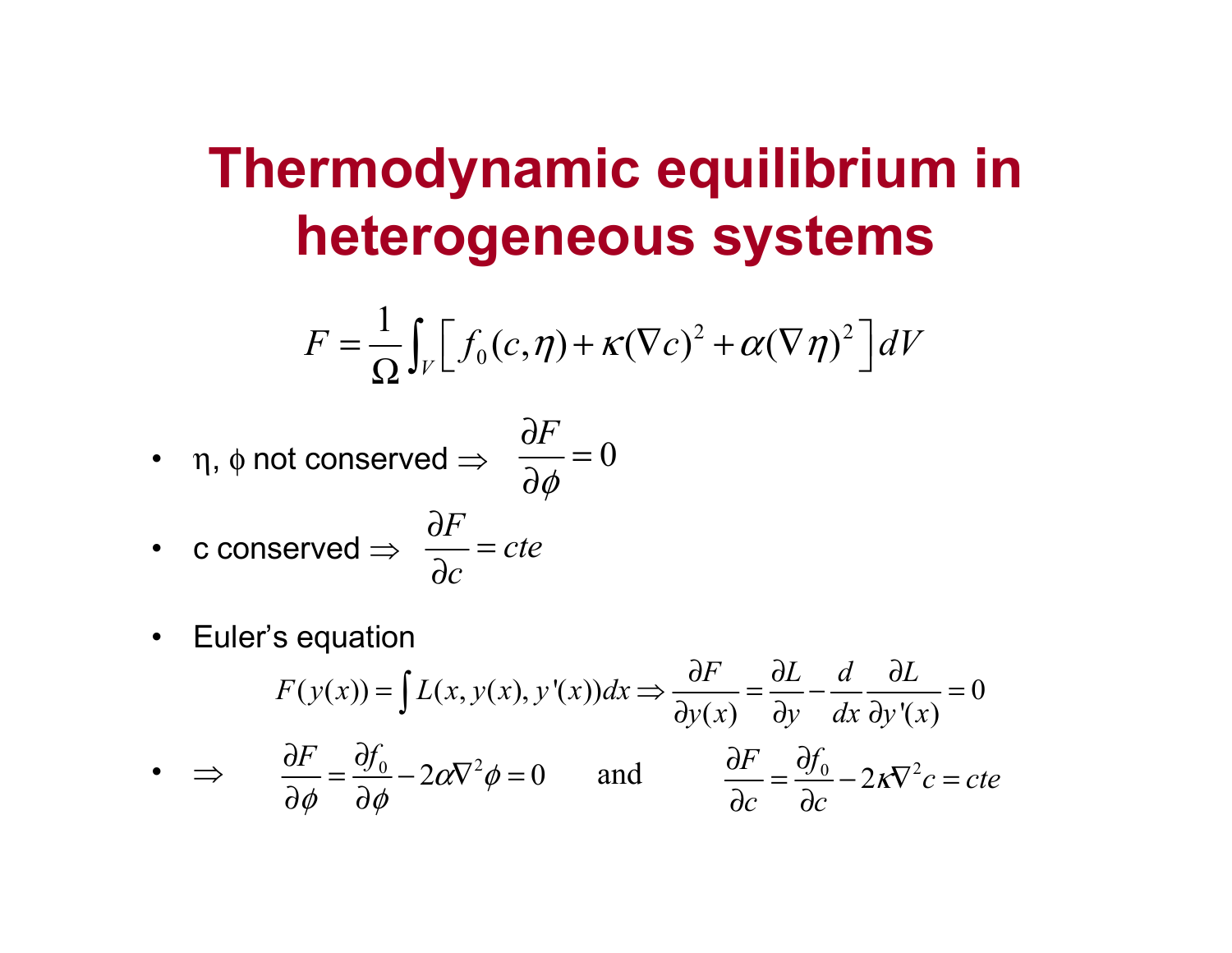## **Kinetics of heterogeneous systems**

•  $\,$   $\,$   $\rm c}_{\rm i}$ , $\rm N}_{\rm i}$  conserved – Mass balance

$$
\frac{\partial c_k}{\partial t} = -\nabla \vec{J}_k
$$

Linear kinetic theory (Onsager)  $J_{\scriptscriptstyle{k}} = -\sum M_{\scriptscriptstyle{jk}}$ *j j F* $J_k = -\sum_i M_{jk} \nabla \frac{\partial f}{\partial c}$ ∂ =− ∇ ∂  $\overrightarrow{J}_k = -\sum$ 

- Cahn-Hilliard equation 
$$
\frac{\partial c}{\partial t} = \nabla \cdot M \nabla \left[ \frac{\partial f_0}{\partial c} - 2K \nabla^2 c \right]
$$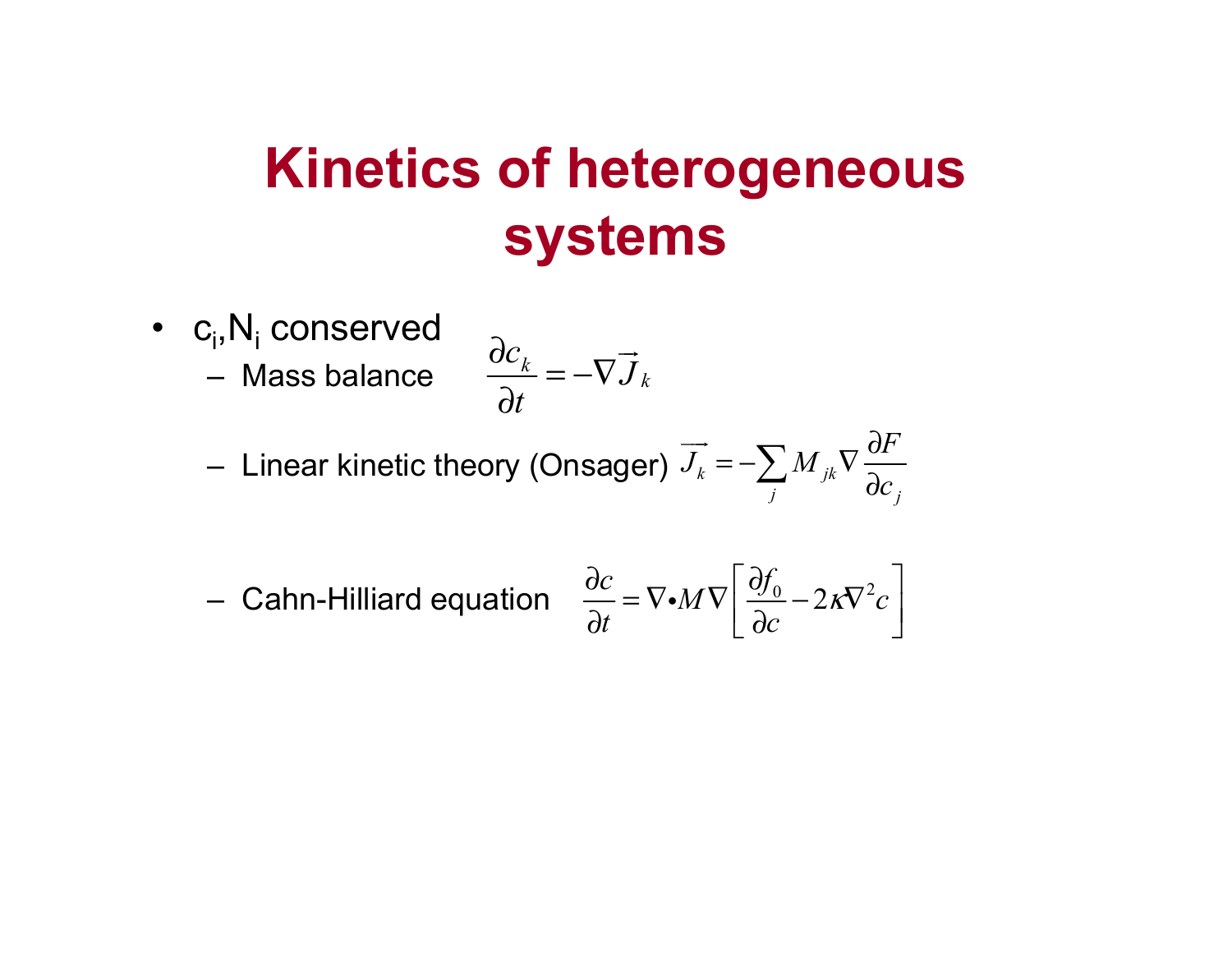## **Kinetics of heterogeneous systems**

- η, φ not conserved
	- Linear Kinetic theory:

$$
\frac{d\eta}{dt} = -L\frac{\partial F}{\partial \eta}
$$

• Cahn-Allen equation:

$$
\frac{d\phi}{dt} = -L\left(\frac{\partial f_0}{\partial \phi} - 2\alpha \nabla^2 \phi\right)
$$

• Time dependant Ginzburg-Landau equation:

$$
\frac{d\eta}{dt} = -L\left(\frac{\partial f_0}{\partial \eta} - 2\alpha \nabla^2 \eta\right)
$$

• Equivalent formulation: Langevin equations

$$
\frac{\partial c}{\partial t} = \nabla \cdot M \nabla \left[ \frac{\partial f_0}{\partial c} - 2K \nabla^2 c \right] + \zeta(\vec{r}, t)
$$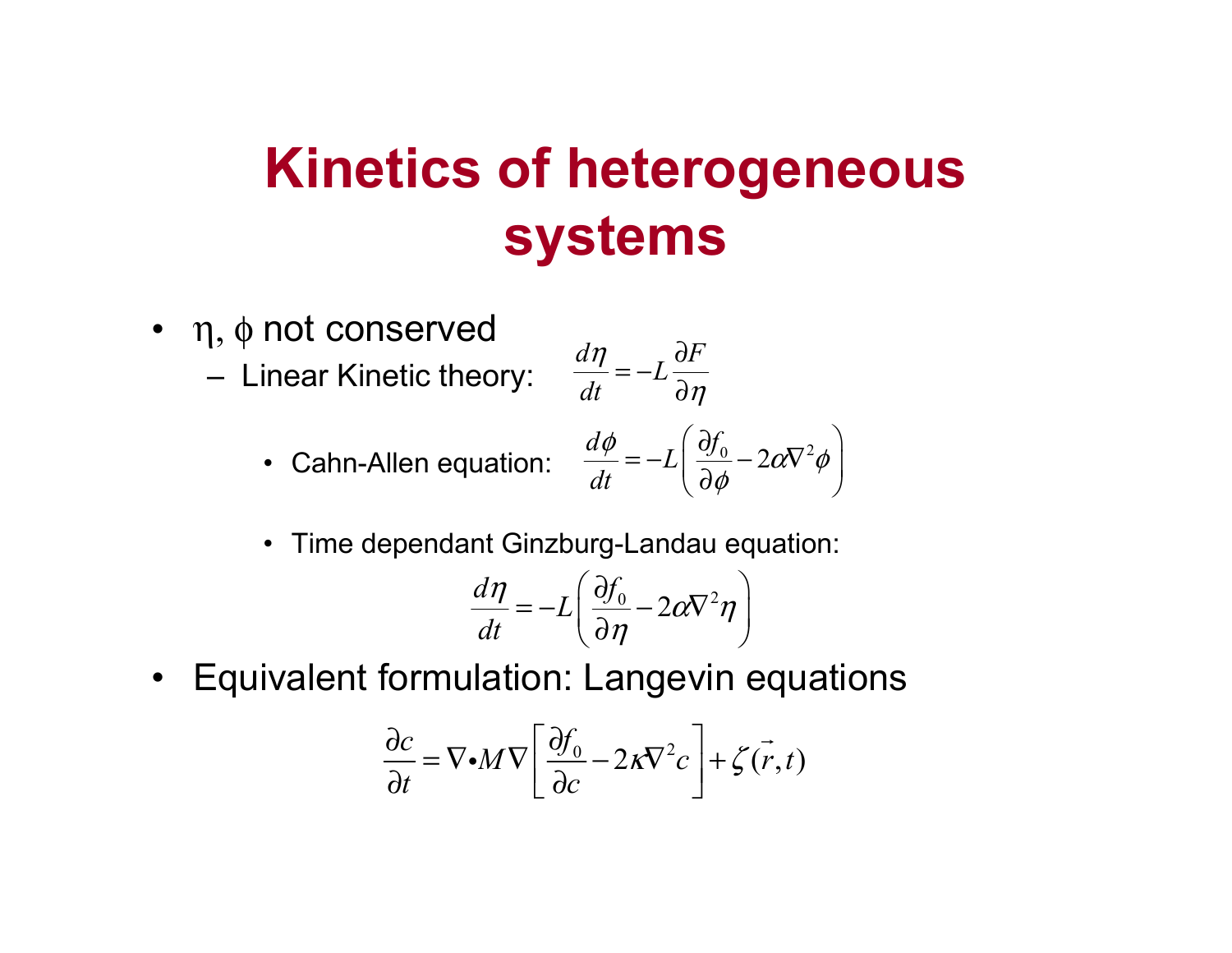#### **Phase field microelasticity theory**

•Important for phase transformations in solids



 $\bullet$ Elastic contribution to free energy

$$
F^{tot} = F^{chem} + F^{el}
$$

$$
F^{el} = \frac{1}{2} \int_V C_{ijkl} \mathcal{E}_{ij}^{el} \mathcal{E}_{kl}^{el} dV
$$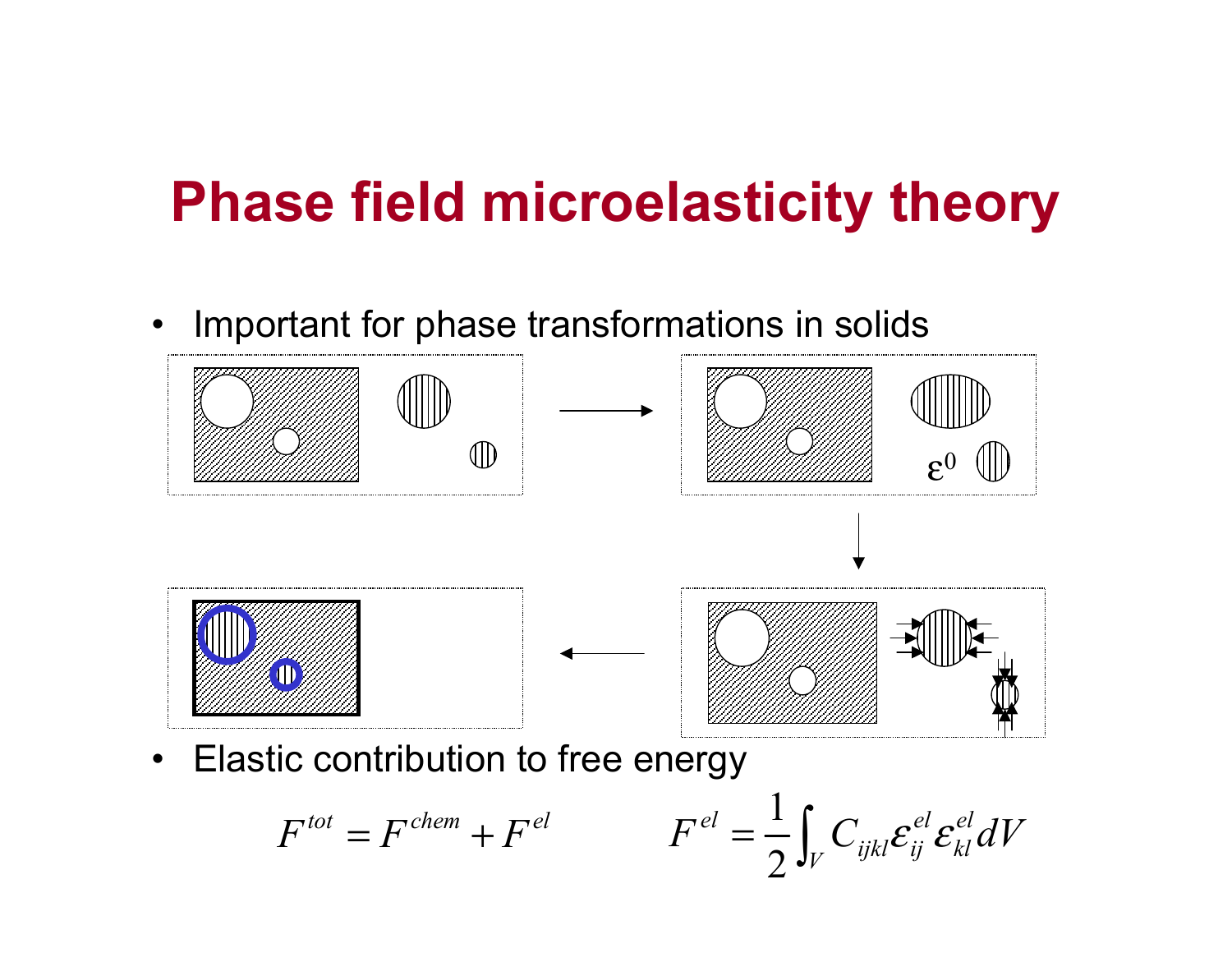#### **Phase field microelasticity theory**

- Khachaturyan's approach  $\rightarrow$  F<sup>el</sup>(c, $\eta$ )
	- Stress-free strain:  $\epsilon_{\sf ij}^{\phantom{\sf{U}}}$ (c $_{\sf k},$ η $_{\sf l})$

$$
\varepsilon_{ij}^{0}(\vec{r}) = \varepsilon^{0c} \partial c(\vec{r}) \delta_{ij} + \varepsilon^{0\eta} \eta^{2}
$$

– Elastic strain/total strain:  $\mathcal{E}^{el}_{ii}(r)$   $=$   $\mathcal{E}^{tot}_{ii}(r)$   $\mathcal{E}^{0}_{ii}(r)$  *ij tot ij*  $\varepsilon_{ij}^{el}(r) = \varepsilon_{ij}^{tot}(r) - \varepsilon_{ij}^{eq}$ 

 Total strain is sum of homogeneous and heterogeneous strains*tot*

$$
\mathcal{E}_{ij}^{tot}(\vec{r}) = \overline{\mathcal{E}_{ij}} + \partial \mathcal{E}_{ij}(\vec{r})
$$
\n
$$
\int_{V} \partial \mathcal{E}_{ij}(\vec{r}) dV \rightarrow \overline{\mathcal{E}_{ij}}
$$
\n
$$
\partial \mathcal{E}_{ij}(\vec{r}) = \frac{1}{2} \left[ \frac{\partial u_{i}(\vec{r})}{\partial r_{i}} + \frac{\partial u_{j}(\vec{r})}{\partial r_{i}} \right]
$$

Homogeneous strain=macroscopic strain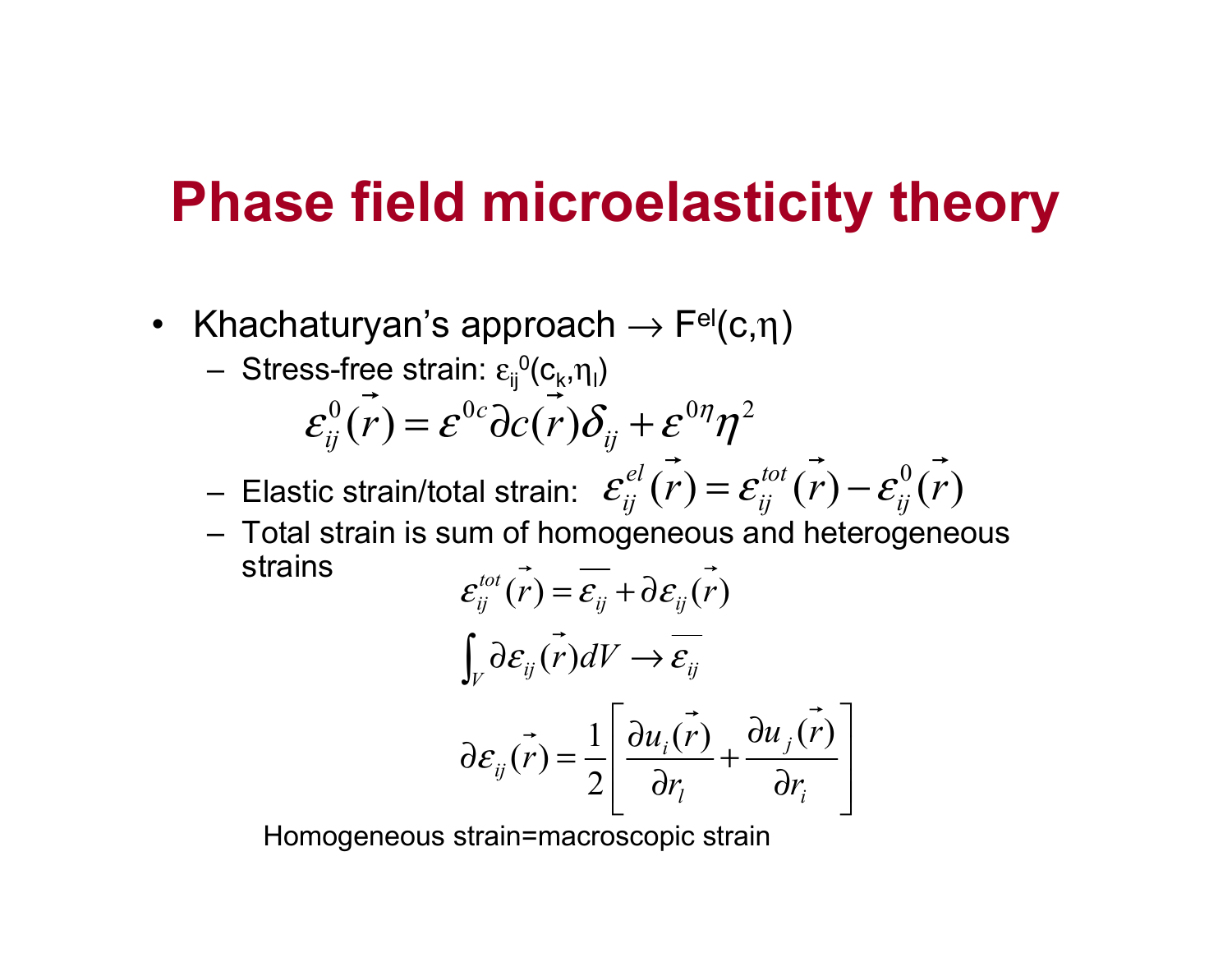#### **Phase field microelasticity theory**

- Mechanical equilibrium is established much faster than chemical equilibrium
	- Elasticity theory:

$$
\frac{\partial \sigma_{ij}^{el}(\vec{r})}{\partial r_j} = 0 \quad \sigma_{ij}^{el}(\vec{r}) = C_{ijkl} \Big[ \varepsilon_{ij}^{el}(\vec{r}) \Big] = C_{ijkl} \Big[ \varepsilon_{ij}^{tot}(\vec{r}) - \varepsilon_{ij}^{0}(\vec{r}) \Big]
$$

$$
\rightarrow H^{el} = \frac{1}{2} \int_V C_{ijkl} \varepsilon_{ij}^{el}(\vec{c}(\vec{r}), \vec{\eta}(\vec{r})) \varepsilon_{kl}^{el}(\vec{c}(\vec{r}), \vec{\eta}(\vec{r})) dV
$$

•Extension to elastically inhomogeneous systems:

$$
C_{ijkl}(\vec{r}) = C_{ijkl}^{\alpha} \frac{c_{eq}^{\beta} - c(\vec{r})}{c_{eq}^{\beta} - c_{eq}^{\alpha}} + C_{ijkl}^{\beta} \frac{c(\vec{r}) - c_{eq}^{\alpha}}{c_{eq}^{\beta} - c_{eq}^{\alpha}}
$$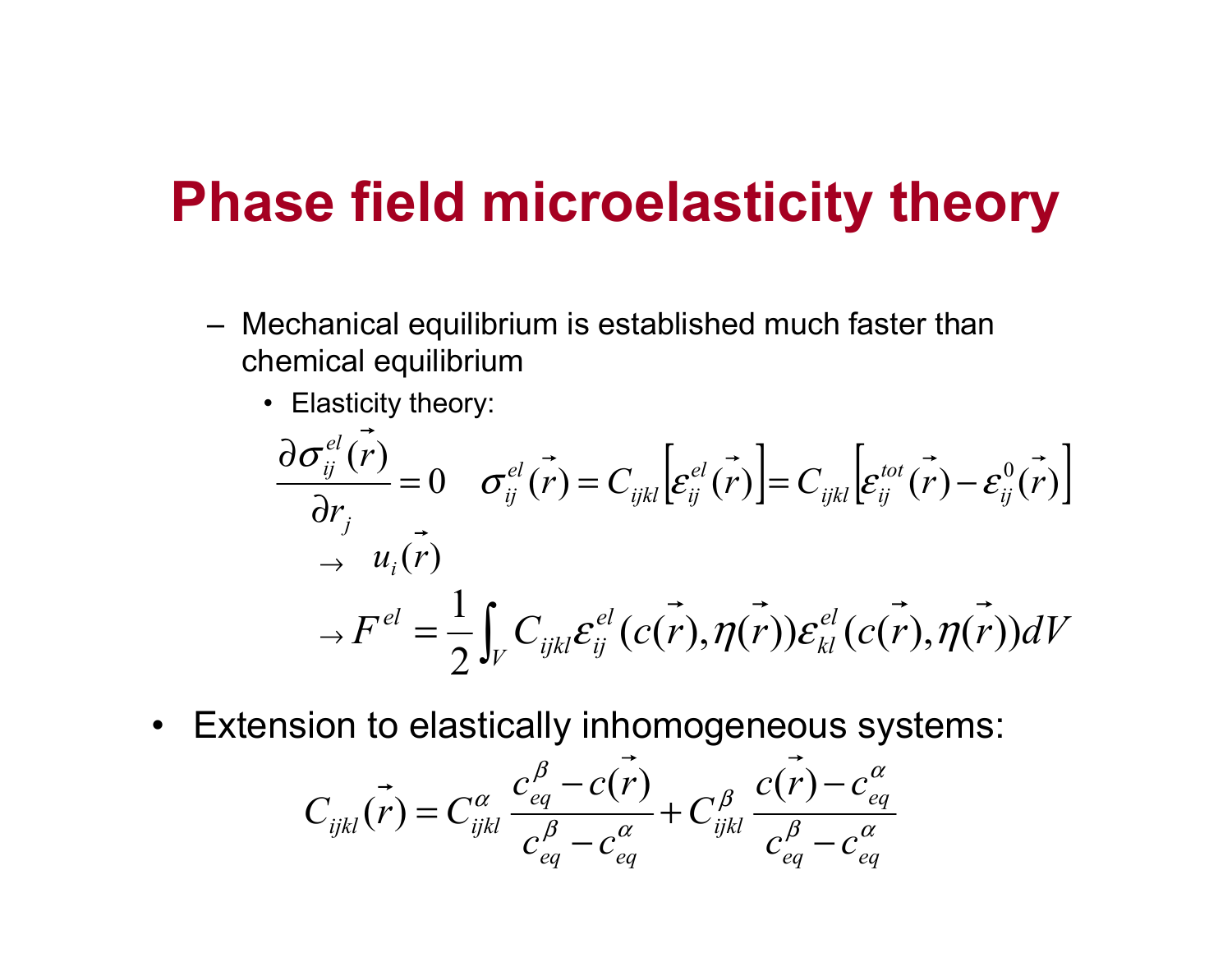# **Generalisation to a phenomenological theory**

- $\bullet$ Multiple components and multiple phases:  $c_{k}$ ,  $\phi_{l}$  or  $\eta_{l}$
- For condensed matter f(J/mol)≈G<sub>m</sub>(J/mol)

<sup>⇒</sup>CALPHAD approach to obtain free energy expressions

$$
G = \int_{V} \left[ \frac{G_{m}(c_{k}, \phi_{l})}{V_{m}} + \sum_{k} \frac{K_{k}^{2}}{2} (\nabla c_{k})^{2} + \sum_{l} \frac{\alpha_{l}^{2}}{2} (\nabla \phi_{l})^{2} \right] dV
$$

 $\bullet$ Interfacial energy

$$
G = \int_{V} \left[ \frac{G_m(c_k, \phi_l)}{V_m} + \sum_{p} \sum_{ij} \frac{\kappa_{pi}^2(c_k, \phi_l)}{2} (\partial^2 c_p / \partial x_i \partial x_j)^2 + \sum_{r} \sum_{ij} \frac{\alpha_{rij}^2(c_k, \phi_l)}{2} (\partial^2 \phi_r / \partial x_i \partial x_j)^2 \right] dV
$$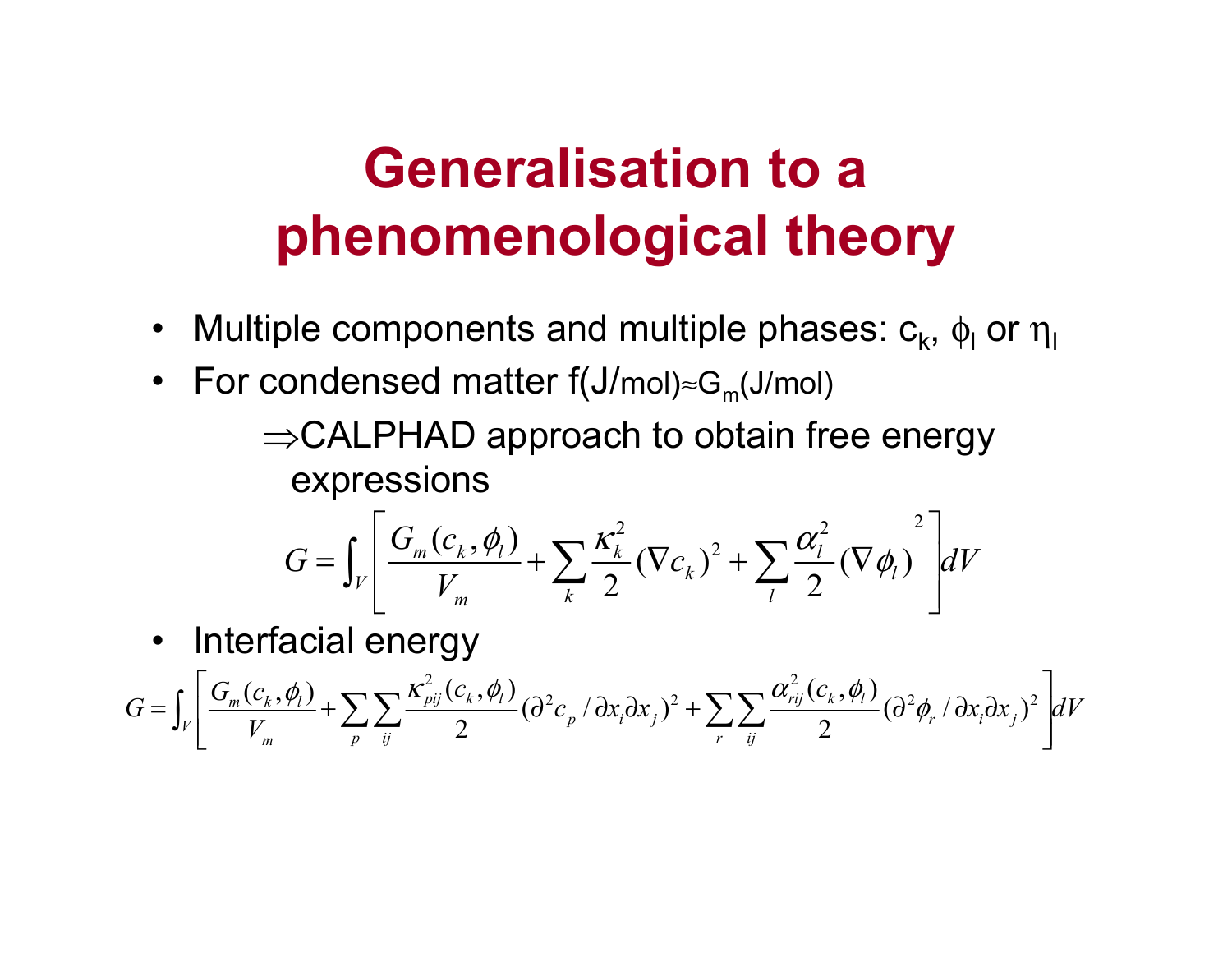## **CALPHAD and the phase field method**

 $\bullet$  Transformation α(φ=0)→β(φ=1)

 Calphad:  $0 < \phi < 1 \rightarrow G_m(c_k, \phi, T)$ ?  $G_m(c_k,1,T) = G_m^p(c_k,T)$  $G_m(c_k, 0, T) = G_m^{\alpha}(c_k, T)$  $=\mathbb{G}_{m}^{\beta}$  $= G^{\alpha}_{\mu\nu}$ 

Wheeler-Boettinger

 $G_m(c_k, \phi) = (1 - p(\phi))G_m^{\alpha}(c_k) + p(\phi)G_m^{\beta}(c_k) + g(\phi)W(c_k)$  $= (1 - p(\phi))G_{m}^{\alpha}(c_{k}) + p(\phi)G_{m}^{\beta}(c_{k}) +$ 

- $p(\phi)$  smooth function with  $p(0)=0, p(1)=1$ , for example  $p(\phi) = \phi^2(3-2\phi)$
- double well  $g(\phi) = \phi^2 (1-\phi)^2$

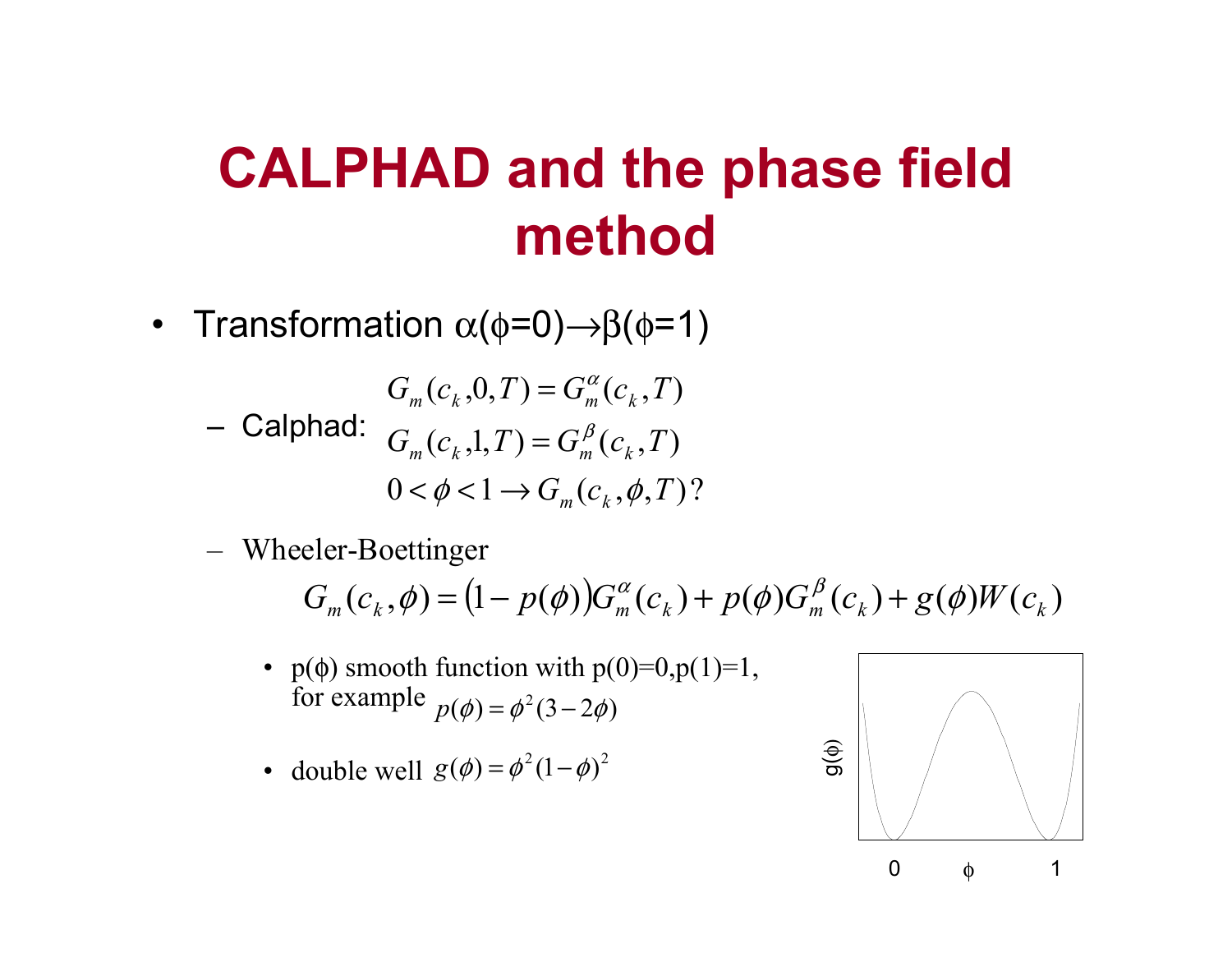## **CALPHAD and the phase field method**

• Landau expansion polynomial

$$
f(c,\eta_k) = f(c,0) + \sum_i B_i(c)\eta_i + \sum_{ij} C_{ij}(c)\eta_i\eta_j + \sum_{ijk} D_{ijk}(c)\eta_i\eta_j\eta_k
$$
  
+ 
$$
\sum_{ijkl} E_{ijkl}(c)\eta_i\eta_j\eta_k\eta_l + ...
$$

Symmetry (for example cubic→tetragonal phase transformation)

$$
f(c, \eta_k) = f(c, 0) + C(c) \sum_k \eta_k^2 + E(c) \sum_k \eta_k^4 + G(c) \left(\sum_k \eta_k^2\right)^3
$$
  
- Calphad:  $f(c, 0) \approx G_m^{cubic}(c)$ 

Other parameters must be determined by fitting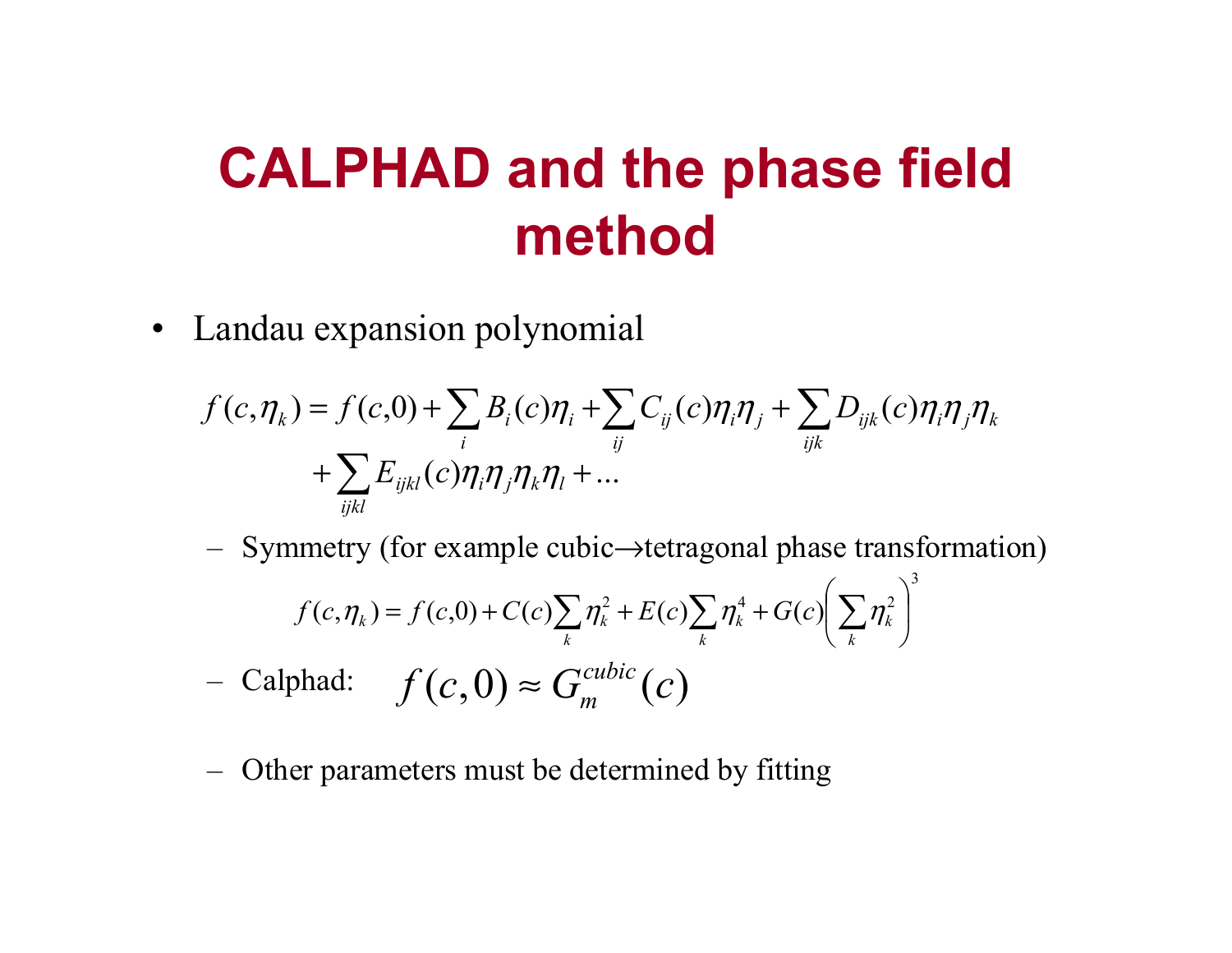# **Determination of the other parameters**

 $\bullet$ The gradient energy coefficient

$$
F = \frac{1}{\Omega} \int_V \left[ f_0(c, \eta) + \kappa (\nabla c)^2 + \alpha (\nabla \eta)^2 \right] dV
$$

- Experimental measurement of interfacial energy and thickness
- From theoretical calculation (starting from regular solution model, first principles)
- $\bullet$  Kinetic parameters
	- Mobilities in the Cahn-Hilliard equation
		- Relation between mobilities and diffusivities:  $D_{_B}=R T M_{_B}$
		- DICTRA-software
	- Relaxation parameter in TDGL equation
		- Very hard to determine
- Elastic parameters
	- Elastic moduli *Cijkl*
		- From mechanical experiments
	- Stress-free strains
		- Related to the difference in lattice parameters between different phases

 $J = -MV\frac{dV}{dr}$  $=-M\nabla\frac{\partial}{\partial x}$ 

 $d\eta$  *dF*  $\frac{dI}{dt} = -L\frac{dI}{dt}$ 

 $=-L\frac{\partial}{\partial}$ 

 $\rightarrow$ 

 $\eta$ 

*F*

 $\eta$